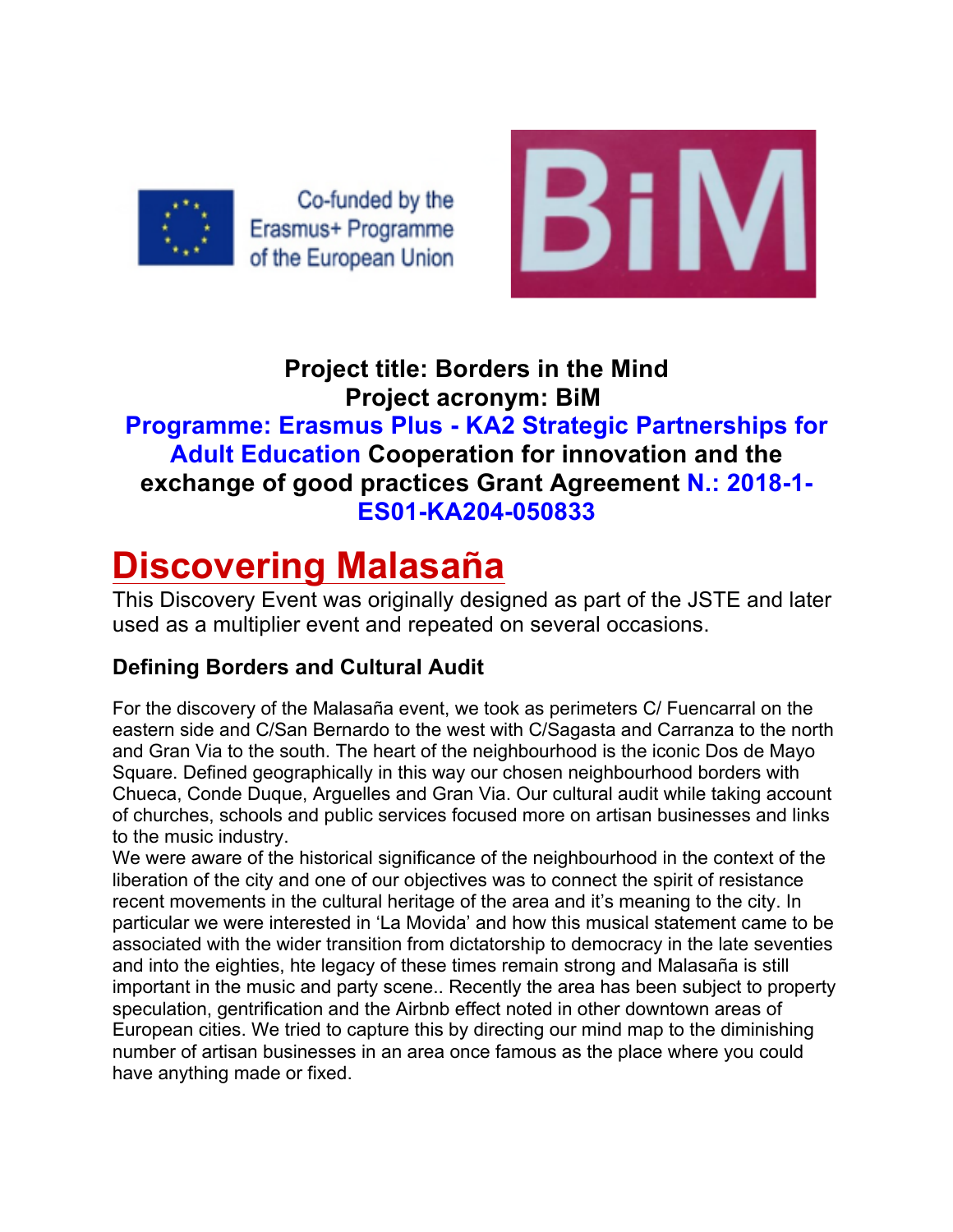### **Maps and Walking**

We set out to explore our defined area, collecting street names, opening times of businesses and relevant institutions.

We set out on general reconnaissance with two teams of two for both morning and evening experiences and decided that the early evening was the best time for an event in this area (the night time was also attractive as it is 'going out' fun part of the city). Walking and researching starting and finishing points fed into the general cultural audit and gave opportunities for our team to discover the area in a new and engaging way. We began connecting places and events and creating narratives for the journeys to take place. We eventually chose multiple starting points to accommodate potentially large groups with a common finishing point at Camacho's bar on C/ San Andres where our participants can enjoy a traditional Madrid drink, Yayo.

#### **Stakeholders**

We sought dialogue with local historians, musicians, bars, restaurants and artisan businesses as part of our research into the stories of the streets. Where we planned interactions between our participants and the locals we requested consent and explained about the Borders in the Mind project and the purpose of Discovery. We made sure that local participants were happy to connect with visitors and tell their stories across potential language barriers. We created language support for participants where locals were unable to speak a language other than Spanish. Stakeholders were presented with a thank you document written in Spanish naming the project and Erasmus Plus.

## **Testing**

The various starting points were tested for time and distance with the intention that the various beginnings would end at more or less the same time. We tested the morning and evening experiences, we made wet weather provisions even though this is not so relevant in Madrid. We conducted a risk assessment of interactions and routes, considering possible annoyance to locals if roads and pavements are blocked by the activities or our groups.

#### **BIMGO task and Reenactments**

We identified three points of interest as mandatory parts of the Discovery, the Alpargateria where the group will learn of the history of these traditional sandals and the family business selling them for generations, the specialist plumber (the last of his kind in the inner city) and the Chopper Monster rock and roll shop. Between these points, participants as a group, were set tasks to complete by actors playing the part of residents in the neighbourhood, a punk rocker, a couple of language teachers and an apprentice plumber. The actors with their tasks also gave guidance on the next part of the journey. Participants had to interact with locals and random members of the public to find information about the neighbourhood such as what was the original name of the neighbourhood, when and why did it change. They had to record their journey with photos and videos (always asking permission if members of the public were to be included and explaining that they were on a Discovery event as part of an Erasmus Plus project).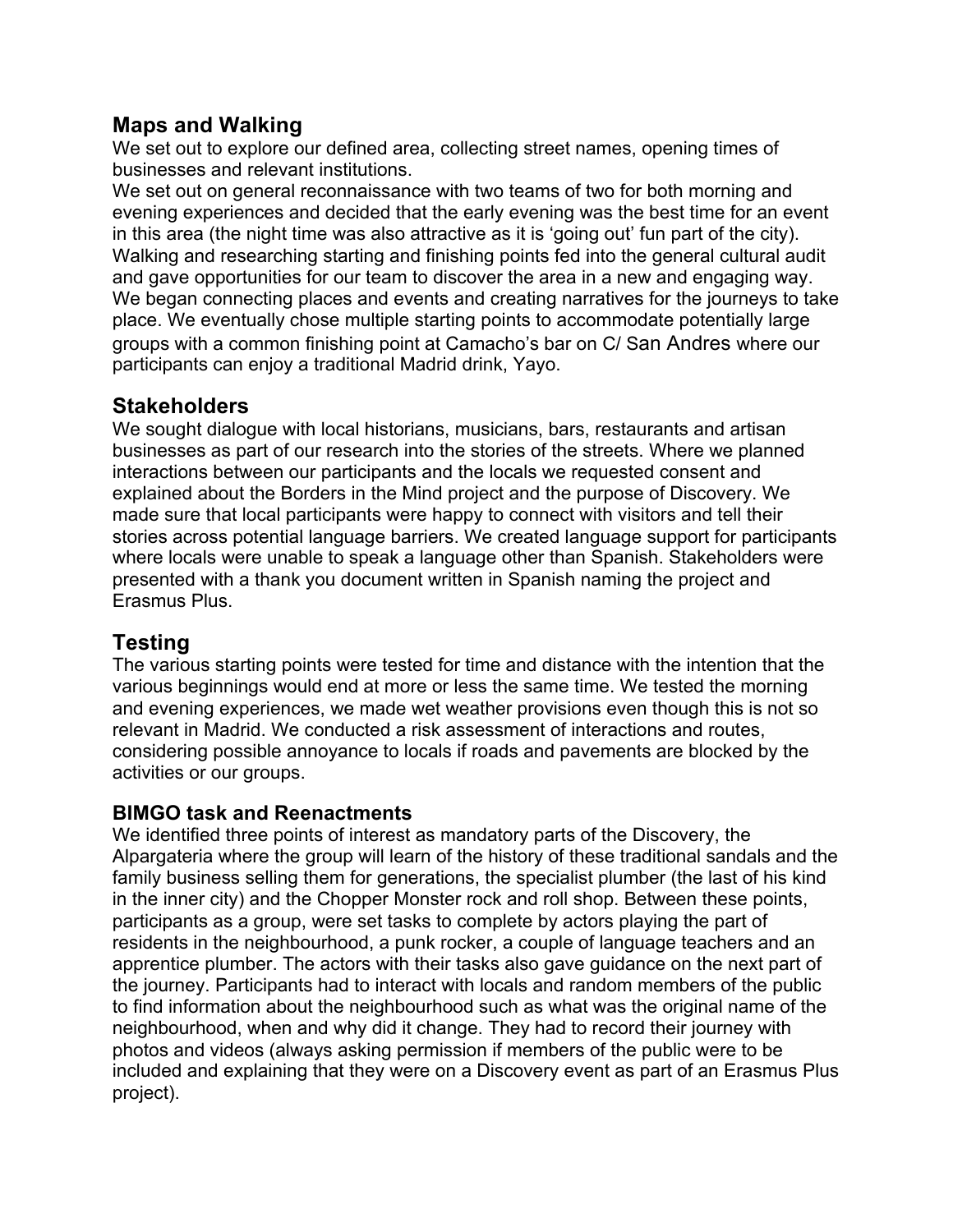#### **Instructions**

Welcome to Malasaña, a neighbourhood that since the 80's has always been vibrant and full of life. Although now it is mainly home to students, in the 80's it was at the epicentre of 'La Movida'....but what is La Movida? It's up to you to find out!

In each location, you will find a character that relates to 'La Movida', they each have a problem and it's your task to help them find a solution by interacting with local people and visiting places of cultural interest around each spot.

After you have helped one character, you will have to move to the next location as shown on the map:



Whilst on your tour, imagine it's the 80s and you are considering moving to the area of Malasaña, you're looking around to get a feel for the local people, businesses and atmosphere…

When you've visited all the characters and solved their problems, make a vlog amongst your group to document whether you would or wouldn't move to this area, and why?

Send to: edcousins@interacting.info !